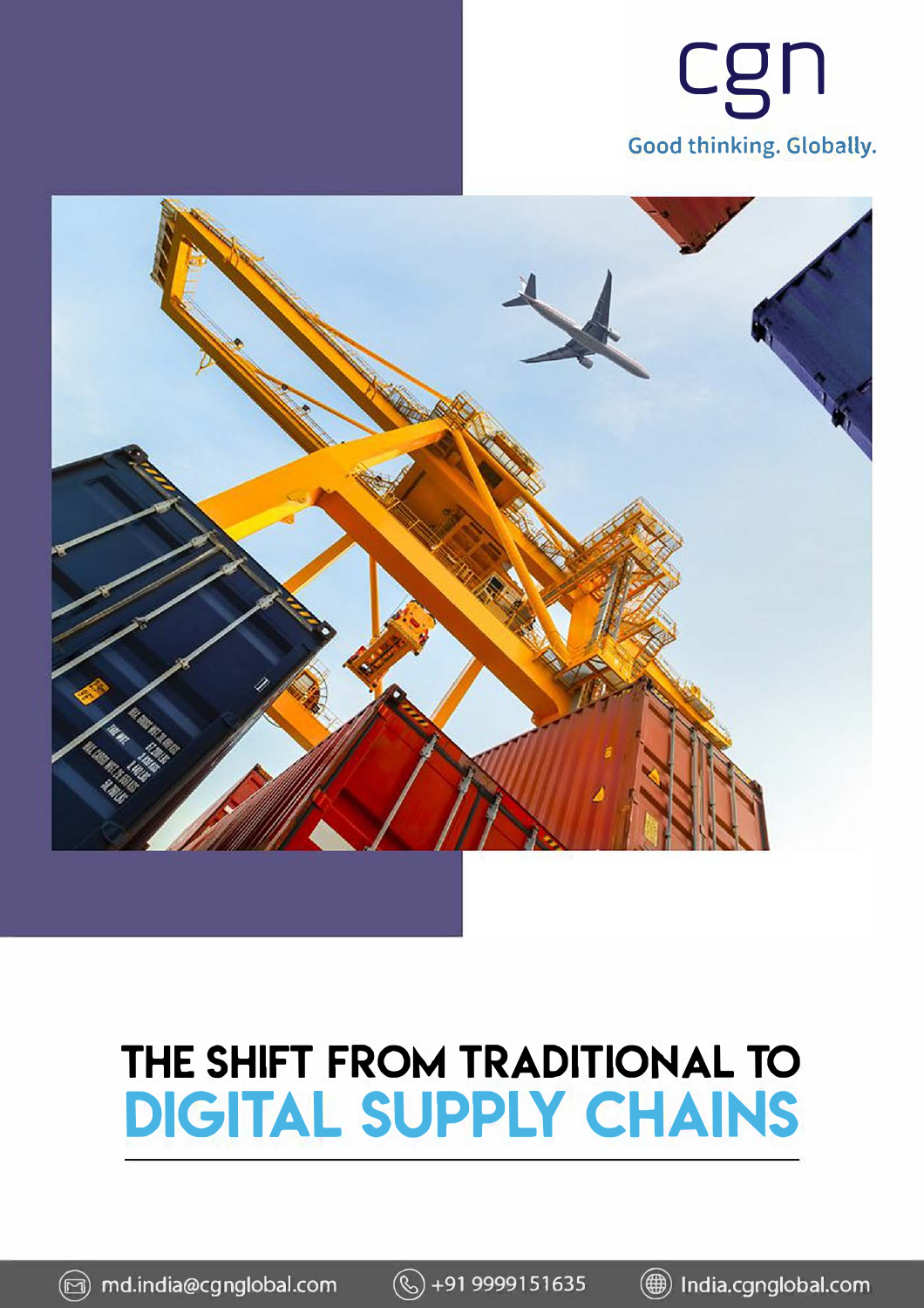The supply chain faces significant pressure. Traditional Supply Chain was seen as a cost center built for one purpose - to deliver goods to stores. But, in an Omni-channel world, supply chain has become the consumer-facing front office and a key determinant of choice of shopper's experience. Get fulfillment right across the full range of channels, and consumers will be satisfied; get it wrong and they will look elsewhere.

Traditional supply chains are linear in nature, with a discrete progression of design, plan, source, make, and deliver. Today, many supply chains are transforming from a staid sequence to a dynamic, interconnected system that can more readily incorporate ecosystem partners and evolve to a more optimal state over time. This shift from linear, sequential supply chain operations to an interconnected, open system of supply operations is termed as digital supply network (DSN). DSNs assimilates information from many different sources and locations to drive the physical act of production and distribution.

Let us now look at the benefits of DSN.

## **THE BENEFITS OF DSN INCLUDES:**

- $\odot$  Helping reduce operating costs.
- **Improve product quality and increase visibility** Upstream.
- **O** Downstream benefits include increasing sales effectiveness, generating new business development opportunities and creating strategic advantages.

The recipe to success for *any* supply chain is efficient exchange of information.

Also, the connected nature of DSNs helps companies speed up the decision-making process and better keep up with changing market needs, reduce risk, increase internal and external transparency, and increase profitability by increasing top and bottom lines.

The recipe to success for any supply chain is efficient exchange of information. The traditional supply chain is full of friction, caused primarily by lack of complete and timely information. Probability for disruption is high; sudden shifts in demand, lack of raw materials, and natural disasters can wreak havoc on the best-laid supply chain plans, and with outsourcing of many necessary elements only makes it harder to understand the supply chain in full blurring visibility into the transportation network and making it difficult to mitigate problems as they occur.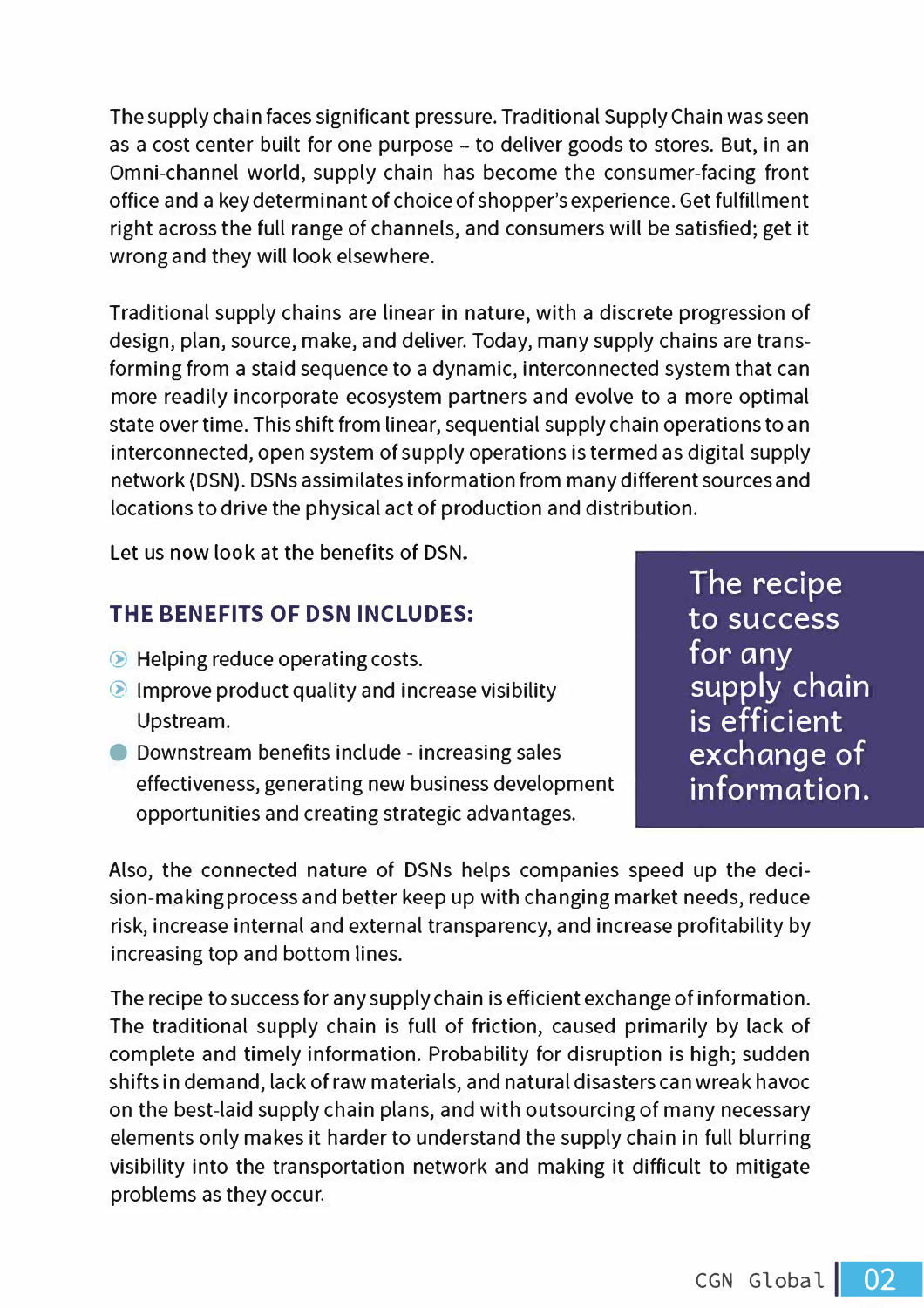## THE BENEFITS OF DSN INCLUDES:

For CFOs, the rapid pace of digital and technology development poses new challenges. But it also provides an entirely new starting point to reevaluate their role in helping the business capitalise on new opportunities.

The emergence of cloud technologies means that custom built systems won't be the norm in the future and robotic process automation ("RPA") and artificial intelligence ("Al") will remove the majority of manual tasks from the finance team. Some leading finance teams has adopted these technologies to dramatically reduce time spent sourcing and manipulating data.

Infact, operational processes will become increasingly automated over the coming years and we may even get to the "lights out processing" goal that finance teams have set themselves for seemingly decades now.



As business models change to better serve customers, finance leaders need to entirely rethink how and where the business invests around its core capabilities to protect the future. CFOs should lead in driving the transformation of end-to-end business processes that create the maximum value for the organisation and its customers.

As finance operations increasingly move away from operational processing toward insights and analytics, finance heads need to become more "customer centric" and become more focused on products and services they provide to their customers, how they provide them and at what price.

In this new business dynamics, CFOs must capture, measure, report and predict future performance in a much more agile manner to support better decision making and growth.